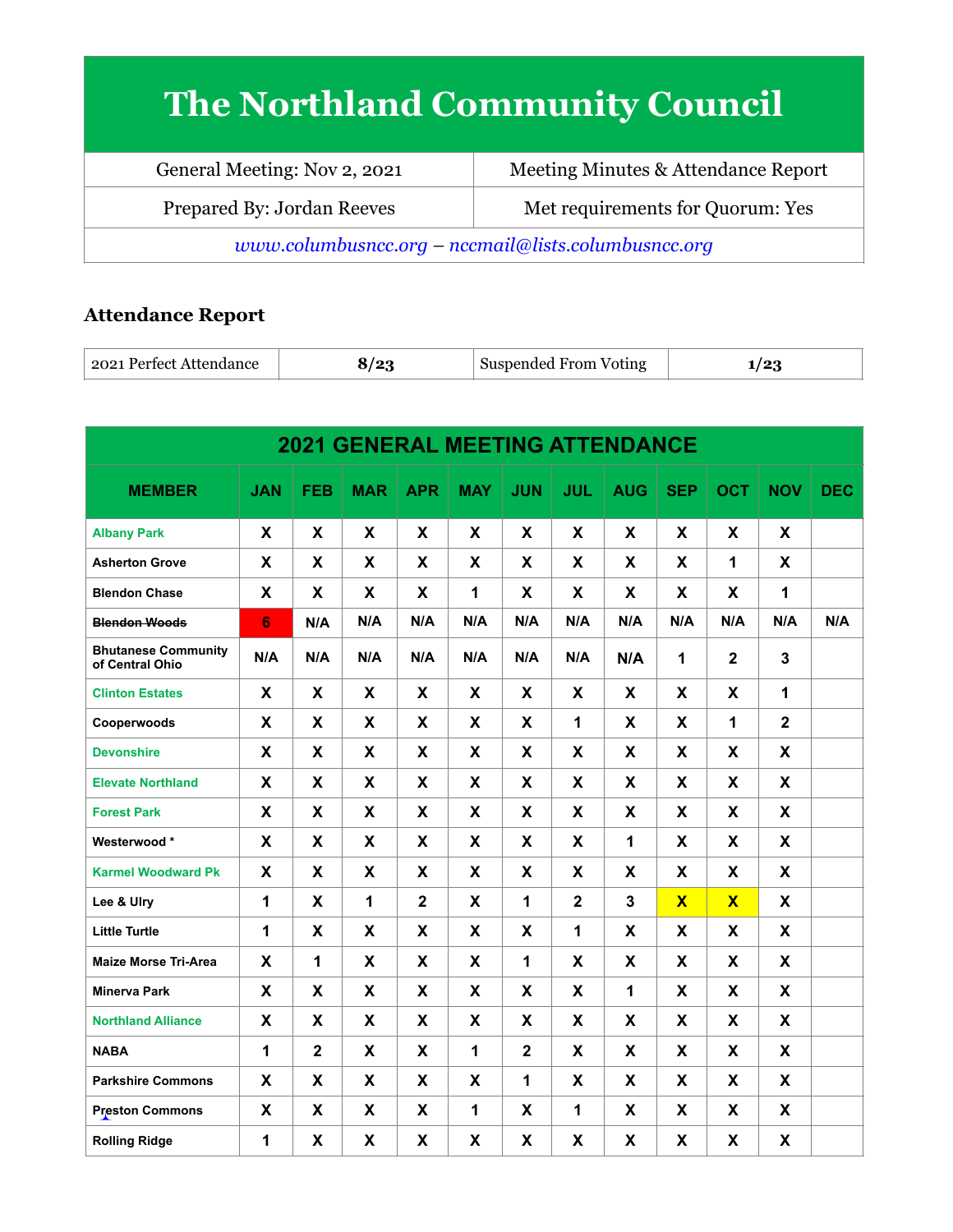| Salem                   | X |   | X | X | X                | X | X            | X | X   | X   | X            |     |
|-------------------------|---|---|---|---|------------------|---|--------------|---|-----|-----|--------------|-----|
| <b>Sharon Woods</b>     | X | X | X | X | X                | X | X            | X | X   | X   | X            |     |
| <b>Strawberry Farms</b> | X | X | X | 1 | $\boldsymbol{2}$ | 3 | X            | X | X   |     | $\mathbf{2}$ |     |
| <b>Woodstream East</b>  | X |   | X | 1 | X                | 1 | $\mathbf{2}$ | 3 | N/A | N/A | N/A          | N/A |
|                         |   |   |   |   |                  |   |              |   |     |     |              |     |

### \* New name for Friendship Village

|     | <b>SUSPENDED &amp; MISSED</b>                       | <b>SUSPENDED &amp; ATTENDED</b>                                 | <b>GOOD STANDING</b> | NUMBERS DENOTE CONSECUTIVE MISSES                                  |
|-----|-----------------------------------------------------|-----------------------------------------------------------------|----------------------|--------------------------------------------------------------------|
| KEY | <b>SUSPENSION</b><br>(voting privileges forfeiture) | A MEMBER IN GREEN HAS PERFECT ATTENDANCE<br><b>FOR THE YEAR</b> |                      | A MEMBER IN RED TEXT HAS BEEN NOTIFIED<br>OF EXPULSION ELIGIBILITY |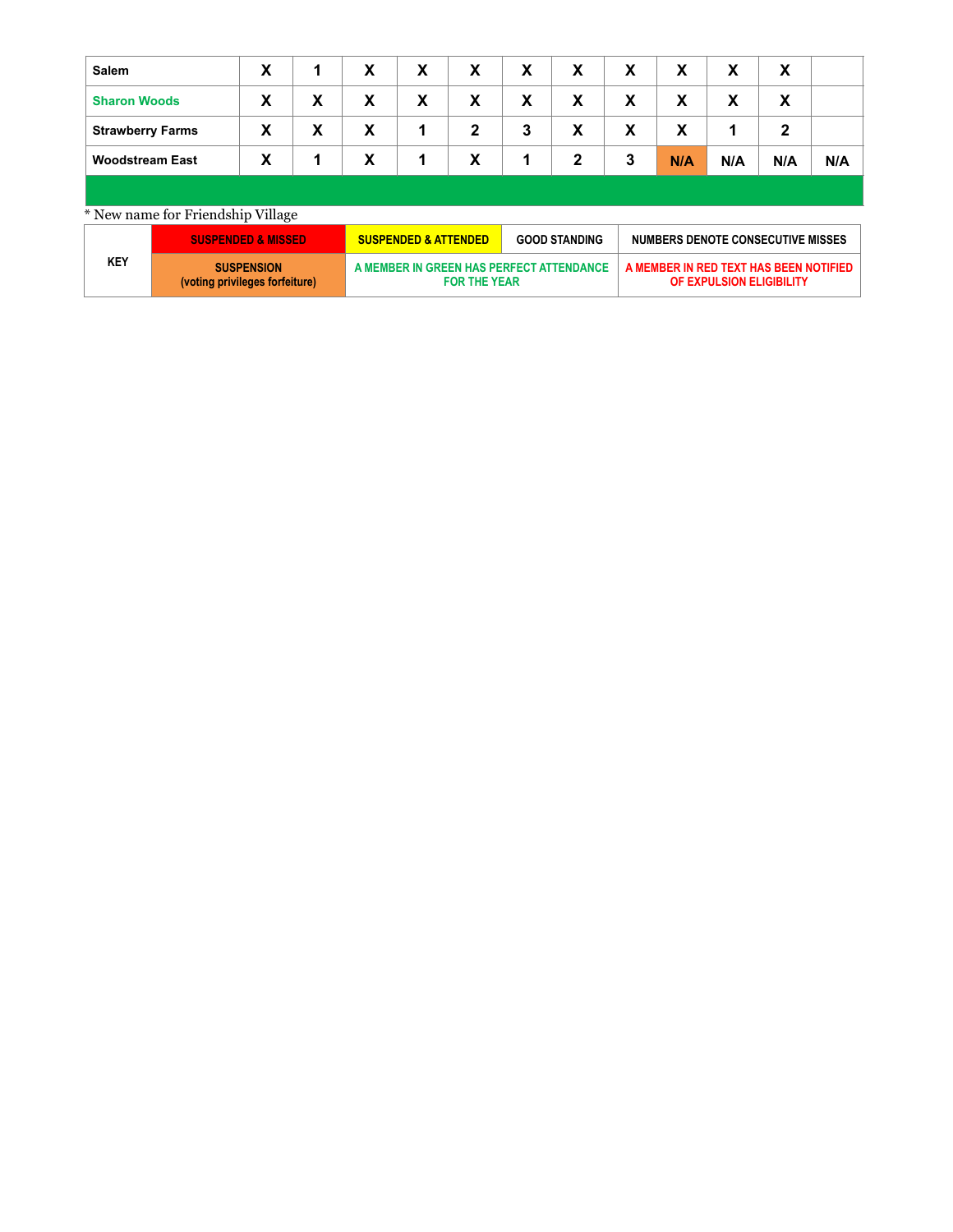# **Meeting Minutes Meeting Called to Order:**

| <b>Roll Call</b>                                                                                         | ٠<br>Roll was taken. See above chart for details.                                                                                                                                                                                                                                                                                                                                                                                                                                                                                                                                                                                                                                                                                                                                                                                                                                                                                                                                                                                                                              |  |  |  |  |  |  |  |
|----------------------------------------------------------------------------------------------------------|--------------------------------------------------------------------------------------------------------------------------------------------------------------------------------------------------------------------------------------------------------------------------------------------------------------------------------------------------------------------------------------------------------------------------------------------------------------------------------------------------------------------------------------------------------------------------------------------------------------------------------------------------------------------------------------------------------------------------------------------------------------------------------------------------------------------------------------------------------------------------------------------------------------------------------------------------------------------------------------------------------------------------------------------------------------------------------|--|--|--|--|--|--|--|
| <b>Liaison Reports</b>                                                                                   |                                                                                                                                                                                                                                                                                                                                                                                                                                                                                                                                                                                                                                                                                                                                                                                                                                                                                                                                                                                                                                                                                |  |  |  |  |  |  |  |
| <b>Columbus Fire Department</b><br>Station 24                                                            | ٠<br>No Report                                                                                                                                                                                                                                                                                                                                                                                                                                                                                                                                                                                                                                                                                                                                                                                                                                                                                                                                                                                                                                                                 |  |  |  |  |  |  |  |
| <b>Columbus Police Department</b><br><b>Officer Larry Geis</b><br>Officer Dan Yandrich                   | $\bullet$<br>6th precinct job is being filled by Nov 28<br>٠<br>Getting hard to fill special duty jobs<br>$\bullet$<br>Morse Rd gas station robberies have slowed down but make<br>sure your doors are locked and don't leave anything out in<br>your car if you don't have to.<br>$\bullet$<br>Columbus Police is going to a dark blue uniform and<br>allowing ball caps and allowing tattoos                                                                                                                                                                                                                                                                                                                                                                                                                                                                                                                                                                                                                                                                                 |  |  |  |  |  |  |  |
| <b>City Attorney's Office</b><br><b>Sarah Pomeroy</b><br>614-645-8619<br>scpomeroy@columbus.gov          | $\bullet$<br>Hotels: Roadway hotel is reopened as they have passed<br>inspections but under strict monitoring<br>$\bullet$<br>Hotels: Norwood we plan to file contempt with this hotel.<br>They have many fire issues.<br>$\bullet$<br>Norris grand does not look good. We plan to file content<br>with this hotel<br>$\bullet$<br>We plan to send warning letters to many hotels<br>$\bullet$<br>Marastop liquor transit has been filed contempt but is a<br>slow process. They have reached submit a recommendation<br>to city council<br>$\bullet$<br>Hotels are changing management and information is not<br>being passed to new management so many agreements are<br>being broken.<br>$\bullet$<br>What can we do about Large encampments of homeless<br>people in Northland. The city has to reach out to property<br>owners and then sends social workers to help the homeless.<br>If the property is private it is the property owners<br>responsibility to remove the people.<br>We will be sent a list of frequently asked questions by the<br>٠<br>Columbus police |  |  |  |  |  |  |  |
| <b>FACT &amp; Consider Biking</b><br>David Roseman - djroseman@msn.com                                   | ٠<br>No Report                                                                                                                                                                                                                                                                                                                                                                                                                                                                                                                                                                                                                                                                                                                                                                                                                                                                                                                                                                                                                                                                 |  |  |  |  |  |  |  |
| <b>Columbus Public Library Liaison</b><br>Keith Hanson (Karl Road Branch Manager)<br>columbuslibrary.org | $\bullet$<br>Events coming up: Local history and genealogy department<br>Joe Carr<br>You can look up past events on the library website<br>$\bullet$<br>Library is honoring veterans with the National Veterans<br>Memorial. If you bring your library cards to the Veterans<br>Memorial on Wednesdays<br>$\bullet$<br>Due to staffing shortages the library will be closed on<br>Sundays beginning November 14 - January 9<br>$\bullet$<br>Library will continue to be closed at 7:00<br>$\bullet$<br>Columbus Distbach Mobile mail room Reporters Holly and<br>Micah are working at the Karl Rd branch until the end of<br>the month                                                                                                                                                                                                                                                                                                                                                                                                                                         |  |  |  |  |  |  |  |
| <b>Northland Area Business Association</b><br>Dave Cooper                                                | ٠<br>Going to be participating in the veterans day parade on<br>Friday November 5<br>$\bullet$<br>December 14 will be the dinner meeting \$20 intrench fee<br>$\bullet$<br>The golf outing was the most successful in the history of<br><b>NABA</b>                                                                                                                                                                                                                                                                                                                                                                                                                                                                                                                                                                                                                                                                                                                                                                                                                            |  |  |  |  |  |  |  |
| <b>City of Columbus Community Liaison</b><br>Alfred Akainyah - aaakainyah@columbus.gov                   | ٠<br>Request for construction projects is complete and we<br>should have it in the next few weeks so we should have a<br>representative in the next few months<br>$\bullet$<br>Thank you for the amazing 311 system                                                                                                                                                                                                                                                                                                                                                                                                                                                                                                                                                                                                                                                                                                                                                                                                                                                            |  |  |  |  |  |  |  |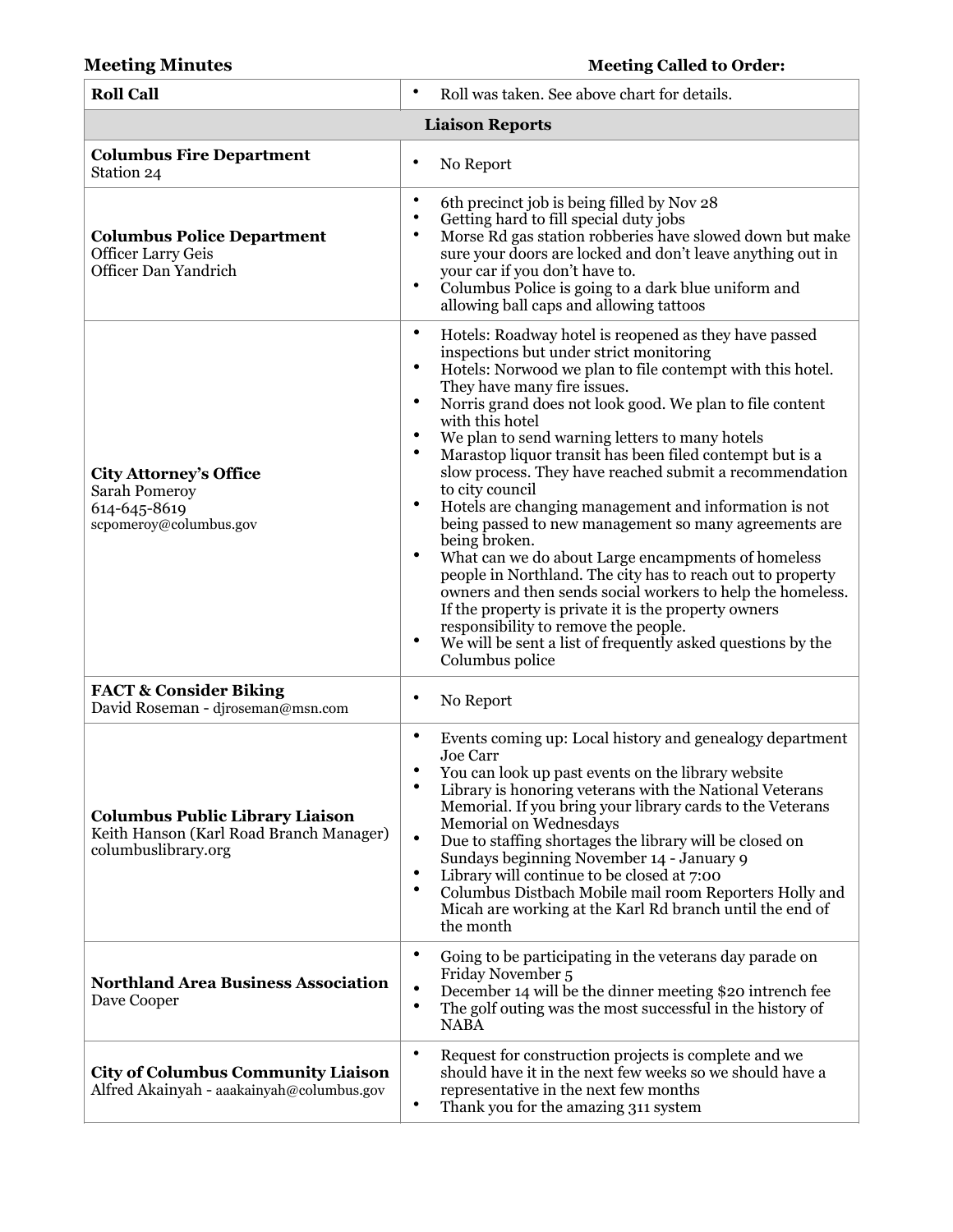| <b>Columbus Community Engagement</b><br>Sandra R. López - srlopez@columbus.gov                                                                                                                                                            | $\bullet$<br>No Report                                                                                                                                                                                                                                                                                                                                                                                                                                                                                                                                                                                                                                                                                                                                                                                                                                                                                                                                                                                                                                                                                                                                                                                                                                                                                                                                                                                                                                                                                                                                                                                                                                                                                                                                                                                                                                                                                                                                                                                                                                                                                                                                                                                                                                                                                                                                                                                                                                                                                                                                                                                                                                                                                                                                                                                                                                    |
|-------------------------------------------------------------------------------------------------------------------------------------------------------------------------------------------------------------------------------------------|-----------------------------------------------------------------------------------------------------------------------------------------------------------------------------------------------------------------------------------------------------------------------------------------------------------------------------------------------------------------------------------------------------------------------------------------------------------------------------------------------------------------------------------------------------------------------------------------------------------------------------------------------------------------------------------------------------------------------------------------------------------------------------------------------------------------------------------------------------------------------------------------------------------------------------------------------------------------------------------------------------------------------------------------------------------------------------------------------------------------------------------------------------------------------------------------------------------------------------------------------------------------------------------------------------------------------------------------------------------------------------------------------------------------------------------------------------------------------------------------------------------------------------------------------------------------------------------------------------------------------------------------------------------------------------------------------------------------------------------------------------------------------------------------------------------------------------------------------------------------------------------------------------------------------------------------------------------------------------------------------------------------------------------------------------------------------------------------------------------------------------------------------------------------------------------------------------------------------------------------------------------------------------------------------------------------------------------------------------------------------------------------------------------------------------------------------------------------------------------------------------------------------------------------------------------------------------------------------------------------------------------------------------------------------------------------------------------------------------------------------------------------------------------------------------------------------------------------------------------|
|                                                                                                                                                                                                                                           | <b>Selected Discussions</b>                                                                                                                                                                                                                                                                                                                                                                                                                                                                                                                                                                                                                                                                                                                                                                                                                                                                                                                                                                                                                                                                                                                                                                                                                                                                                                                                                                                                                                                                                                                                                                                                                                                                                                                                                                                                                                                                                                                                                                                                                                                                                                                                                                                                                                                                                                                                                                                                                                                                                                                                                                                                                                                                                                                                                                                                                               |
| <b>Roundtable Discussion</b><br>Lianna Barbu Associate Director,<br><b>Community Shelter Board</b><br>Steve Skovensky Programs and Planning<br>Director, Community Shelter Board<br>Sue Darby Senior Vice President of<br>Housing at YMCA | $\bullet$<br>The community shelter board funds 15 different agencies<br>and lead an effort to make sure everyone has a home<br>$\bullet$<br>They are a unified funding agency<br>$\bullet$<br>Housing wage means providing housing for under 30% of<br>their income<br>$\bullet$<br>The community shelter board helps provide services to<br>make sure that people have housing. In the past year they<br>have helped prevent homelessness for 2,500 people.<br>$\bullet$<br>Isiah Project: Using Permeant Supportive housing which<br>helps people who have experienced long term homlessness<br>(1 year or more) and has many services for the tenants.<br>They have one housing center in northland that has 70<br>units.<br>$\bullet$<br>They have a shelter for isolation and quarantine in the<br>northland area. It is for people who are experiencing<br>homelessness who are exposed or currently have COVID.<br>$\bullet$<br>Caution tape is a designation for the residence area to get<br>fresh air in the parking lot<br>$\bullet$<br>The Census for the quarantine unit in July and August was<br>zero but has spiked back up a lot since the Delta variant.<br>$\bullet$<br>The 1100 building of the Community Shelter Board is now<br>closed and they have no residence living in it.<br>$\bullet$<br>Winter is a high demand time for the Community Shelter<br>Board and they have been in conversation with the YWCA<br>and the VanBuren Center about additional beds for the<br>winter overflow. There are no plans for winter overflow<br>beds in Northland.<br>$\bullet$<br>We are unable to know the exact number of children who<br>are homeless going to public schools but they serviced 3700<br>children in the Community Shelter Board last year.<br>$\bullet$<br>The Community Shelter Board has begun a new program<br>called the homeless prevention network which just<br>partnered with project connect that works with families in<br>Columbus City Schools. It is their first access point so that<br>they can get referrals to families that may need their help.<br>Mid Ohio Food Bank does partner with Community Shelter<br>Board and provides all of the food for their different<br>programs.<br>$\bullet$<br>Homelessness in Columbus is growing at a very similar rate<br>as every other large city in Columbus.<br>There is 24/7 monitoring of all of their facilities. They have<br>$\bullet$<br>people at the front desk, off duty police officers and security<br>guards at their facilities.<br>They often have discussions with their residence about<br>٠<br>being good community members. This includes<br>conversations about littering and panhandling so if you<br>know of a resident that does this, call the Community<br>Shelter Board and they will have a conversation with their<br>residence. |